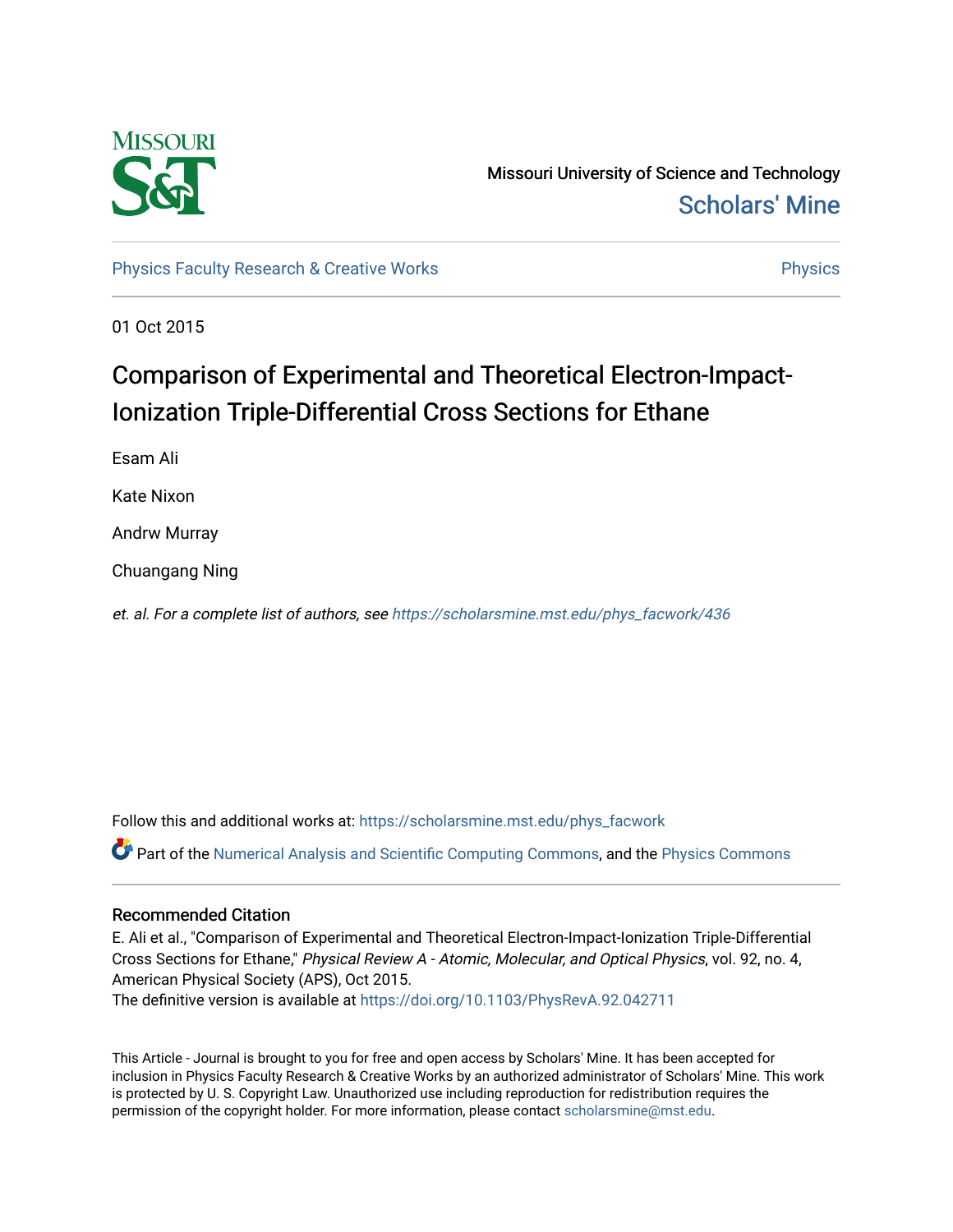## **Comparison of experimental and theoretical electron-impact-ionization triple-differential cross sections for ethane**

Esam Ali,<sup>1,\*</sup> Kate Nixon,<sup>2,3</sup> Andrew Murray,<sup>2</sup> Chuangang Ning,<sup>4</sup> James Colgan,<sup>5</sup> and Don Madison<sup>1</sup>

<sup>1</sup>*Department of Physics, Missouri University of Science and Technology, Rolla Missouri 65409, USA*

<sup>2</sup>*Photon Science Institute, School of Physics & Astronomy, University of Manchester, Manchester M13 9PL, United Kingdom*

<sup>3</sup>*School of Biology, Chemistry and Forensic Science, University of Wolverhampton, Wolverhampton WVl lLY, United Kingdom*

<sup>4</sup>*Department of Physics, State Key Laboratory of Low-Dimensional Quantum Physics, Tsinghua University, Beijing 100084, China*

<sup>5</sup>*Theoretical Division, Los Alamos National Laboratory, Los Alamos, New Mexico 87545, USA*

(Received 31 August 2015; published 30 October 2015)

We have recently examined electron-impact ionization of molecules that have one large atom at the center, surrounded by H nuclei ( $H_2O$ ,  $NH_3$ ,  $CH_4$ ). All of these molecules have ten electrons; however, they vary in their molecular symmetry. We found that the triple-differential cross sections (TDCSs) for the highest occupied molecular orbitals (HOMOs) were similar, as was the character of the HOMO orbitals which had a *p*-type "peanut" shape. In this work, we examine ethane  $(C_2H_6)$  which is a molecule that has two large atoms surrounded by H nuclei, so that its HOMO has a double-peanut shape. The experiment was performed using a coplanar symmetric geometry (equal final-state energies and angles). We find the TDCS for ethane is similar to the single-center molecules at higher energies, and is similar to a diatomic molecule at lower energies.

DOI: [10.1103/PhysRevA.92.042711](http://dx.doi.org/10.1103/PhysRevA.92.042711) PACS number(s): 34*.*80*.*Gs*,* 34*.*50*.*Ez*,* 34*.*10*.*+x

### **I. INTRODUCTION**

Studies of electron-impact ionization of atoms and molecules play an important role for understanding the dynamical collisions of few-body systems. For the most elementary three-body problems, namely, electron-impact ionization of atomic hydrogen and helium, the convergent close-coupling (CCC) method [\[1\]](#page-5-0), the time-dependent closecoupling (TDCC) method [\[2\]](#page-5-0), and the exterior complex scaling (ECS) technique [\[3\]](#page-5-0) provide essentially exact results. A similarly accurate theory is, however, lacking for the larger atoms and molecules. Very recently, the *b*-spline *R* matrix with pseudostates (BSR) and three-body distorted wave (3DW) approaches were shown to yield very good agreement with relatively absolute (ratios of cross sections are absolute) threedimensional (3D) measurements for 64 eV electron-impact ionization of Ne [\[4\]](#page-5-0).

The distorted wave approach is the most versatile theoretical method since it can be applied with equal ease to atoms and molecules, and the molecular three-body distorted wave (M3DW) approximation has been shown to give reasonably accurate results for ionization of several molecules.

There have been many high-energy studies of electronimpact ionization of molecules. These greatly enhance our understanding of molecular wave functions, since in the highenergy collisions the measured cross section is proportional to the momentum space wave function. More recently, lowenergy studies from molecules have begun to be reported. These studies are much more difficult for theory, since the cross sections are strongly dependent on the dynamics of the ionizing interaction. Initial studies were for the ionization of simple diatomic and triatomic molecules such as  $H_2$  [\[5–](#page-5-0)[10\]](#page-6-0),  $N_2$  [\[11–14\]](#page-6-0),  $N_2$ O [\[15\]](#page-6-0), CO<sub>2</sub> [\[14,16\]](#page-6-0), and H<sub>2</sub>O [\[17–19\]](#page-6-0). More recently larger molecular targets such as  $CH<sub>4</sub>$  [\[20–23\]](#page-6-0), NH<sub>3</sub> [\[24\]](#page-6-0), formic acid [\[25\]](#page-6-0), and DNA analogs such as phenol,

pyrimidine, and tetrahydrofuran among others [\[26–32\]](#page-6-0) have been studied. Our previous studies on the isoelectronic series of H<sub>2</sub>O [\[18\]](#page-6-0), NH<sub>3</sub> [\[24\]](#page-6-0), and CH<sub>4</sub> [\[22,23\]](#page-6-0), each containing ten electrons, have been particularly insightful as they were all conducted in a similar energy regime and under the same kinematics. This allowed us to observe trends in the data across the molecular series. Also, all of these molecules have a large nucleus at, or near, the center of mass (CM) that is surrounded by lighter H nuclei. By contrast the symmetry of the molecular frame is different in each case; i.e.,  $H_2O$ is planar,  $NH<sub>3</sub>$  is pyramidal, and CH<sub>4</sub> is tetrahedral. At the low energies used in these studies, it is expected that the ionization process will be dominated by the dynamics of the collision. Indeed, the measured triple-differential cross sections (TDCSs) for all of these molecular targets were found to be similar. Notwithstanding this, the influence of the orbital character could still be observed in the measured TDCS. The measured cross sections were found to be similar when scattering from target orbitals of the same character, that is, having *s*-like or *p*-like character, regardless of the target. This observation implies that the spatial arrangement of the atoms, or molecular symmetry, does not have a large effect on the ionization dynamics. Further, it was observed that the theoretical predictions did not show this variation with orbital character, suggesting that they are not sensitive to the character of the orbital. One suggestion to explain this observation in the experimental data is that the H atoms are light and may not contribute much to the scattering mechanism. The purpose of this work is hence to examine a molecule with two large nuclei which are similarly surrounded by lighter nuclei, to ascertain if the cross sections are similar to molecules such as  $H_2O$ ,  $CH_4$ , or NH3, or if they are similar to those of diatomic molecules. We can also observe the trends in the theoretical predictions to ascertain if they are influenced by the quasidiatomic nature of such a molecule. For this study, we have chosen the ethane molecule  $(C_2H_6)$ , which is a relatively small molecule that has two large carbon nuclei and six light hydrogen nuclei.

<sup>\*</sup>Corresponding author: eaagx2@mst.edu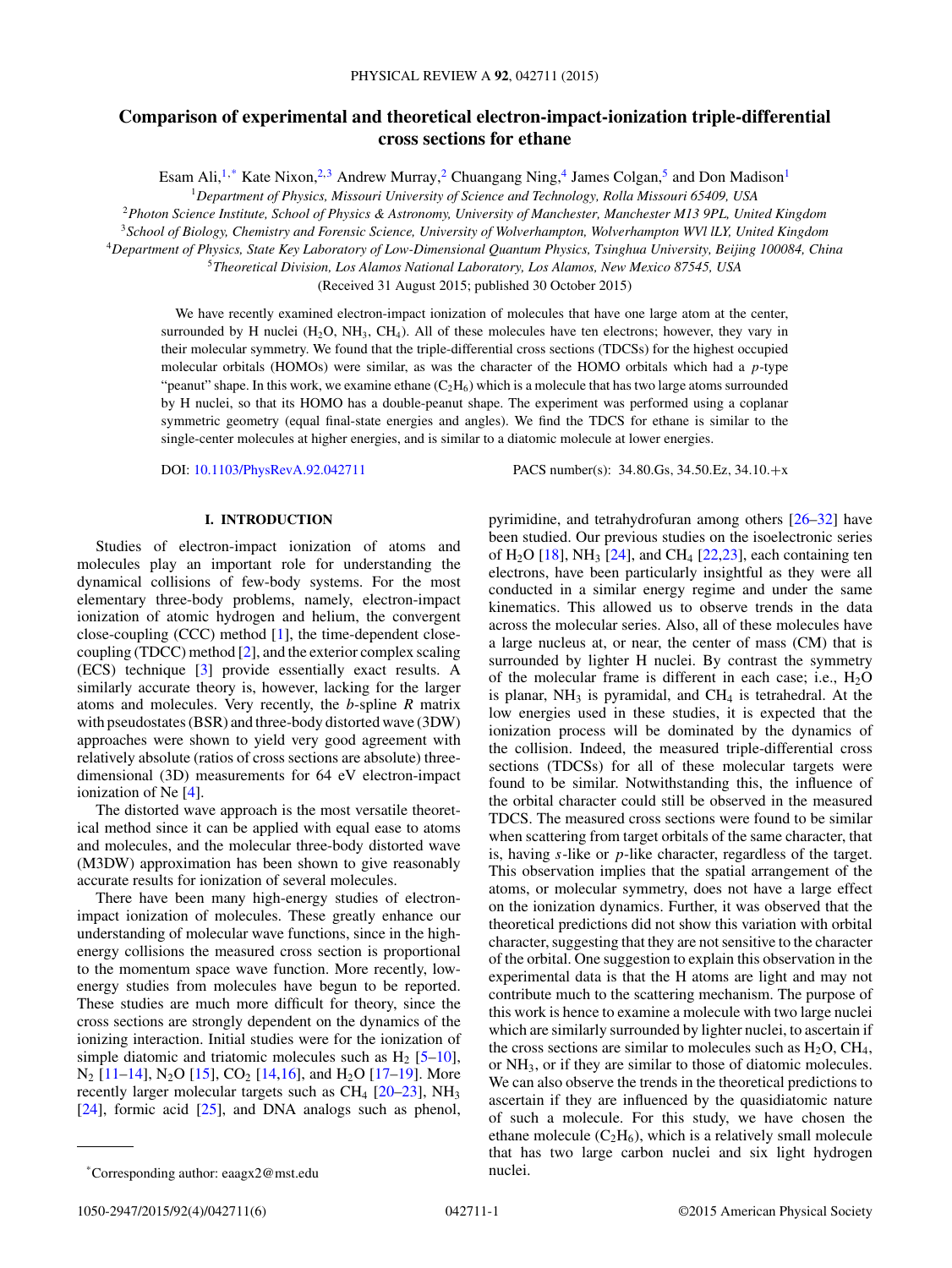<span id="page-2-0"></span>

FIG. 1. (Color online) Dyson orbitals calculated for NH<sub>3</sub>, CH<sub>4</sub>,  $N_2$ , and  $C_2H_6$ .

Figure 1 compares the HOMO Dyson orbital for  $C_2H_6$  with that for  $NH<sub>3</sub>$  and  $CH<sub>4</sub>$ , both of which have a single large atom near the CM. As can be seen, the HOMO orbitals for these molecules are both *p* type, showing a characteristic "peanut" shape. Also shown is the next highest-occupied molecular orbital (NHOMO) for the diatomic molecule  $N_2$ , since it also has this shape. While the orbitals for  $NH<sub>3</sub>$ ,  $CH<sub>4</sub>$ , and  $N_2$  are all *p* type in character,  $C_2H_6$  has a *double p*-type shape. From these orbitals, all of which exhibit *p*-like character, the obvious question is whether the cross section from ethane shows the same characteristics as the previous molecules with a single large atom near the center of mass, or if the presence of the two large atoms within the molecule modifies the scattering dynamics yielding a cross section similar to a diatomic molecule, or if the double *p*-type shape produces a totally different TDCS.

Theoretically it was found that the M3DW coupled with the orientation averaged molecular orbital (OAMO) approximation yielded qualitative agreement with experimental data for ionization of H<sub>2</sub>O [\[18\]](#page-6-0), NH<sub>3</sub> [\[24\]](#page-6-0), and CH<sub>4</sub> [\[22,23\]](#page-6-0). However, a calculation doing a proper average (PA) over all orientations for CH4 yielded much improved agreement with experimental data compared to the OAMO results [\[33\]](#page-6-0). Here we will compare experimental results for ethane with both M3DW-OAMO and PA results.

The experimental measurements were made using a coplanar symmetric geometry as shown in Fig. 2. In this geometry, both final-state electrons are detected in the scattering plane with  $E_a = E_b$  and  $\theta_a = \theta_b$  where  $E_a$  is the energy of the scattered electron with momentum **k***<sup>a</sup>* observed at scattering angle  $\theta_a$ , and  $E_b$  is the energy of the ejected electron with momentum  $\mathbf{k}_b$  observed at scattering angle  $\theta_b$ . Obviously the



FIG. 2. (Color online) Coplanar symmetric geometry used for experimental measurements. See text for definition of the different variables.

electrons cannot be distinguished, but for convenience we call one of the electrons the scattered projectile and the other the ejected electron. From energy conservation the binding energy (*ε*) is given by

$$
\varepsilon = E_i - E_a - E_b,\tag{1}
$$

where  $E_i$  is the energy of the incoming electron with momentum **k***i*.

In this paper we report experimental and theoretical results for electron-impact (*e,*2*e*) ionization of the HOMO orbital of the ethane molecule  $(C_2H_6)$  in coplanar symmetric scattering for four final-state electron energies  $E_a = E_b$  = 5*,* 10*,* 15*,* and 20 eV. We also compare the experimental ethane cross sections with those for  $CH_4$ ,  $NH_3$ , and  $N_2$ . The experimental cross sections are then compared with theoretical M3DW calculations.

#### **II. EXPERIMENT**

The experimental data collected at the University of Manchester utilized a computer controlled and computer optimized (*e,*2*e*) spectrometer. This spectrometer has been fully described elsewhere [\[34\]](#page-6-0); however, the relevant details are again briefly given here for completeness. The incident electron beam is produced by an electron gun which uses a tungsten filament cathode and two three-element aperture lenses to transport and accelerate the electrons into a well collimated beam of the desired energy. The electron beam is crossed with the molecular target (high-purity ethane, BOC [\[35\]](#page-6-0)) effusing from a gas jet. The flow or ethane was controlled by a needle valve such that typical operating pressures were  $1 \times 10^{-5}$  Torr. The outgoing electrons, resulting from a collision with the molecular target, are collected by two analyzers, each consisting of a three-element lens and hemispherical energy selector. The transmitted electrons are detected by a channel electron multiplier. Each analyzer is mounted on an individual turntable that enables them to rotate independently around the detection plane over the angles of  $35° < \theta < 125°$ . To ensure that the spectrometer remained optimized over the time of data collection, the electrostatic lenses in the apparatus were adjusted under computer control as the experiment progressed, so as to maximize the electron count rate in each analyzer. This corrected for any variation in the signals as the analyzers swept back and forth around the detection plane. The experimental data reported here are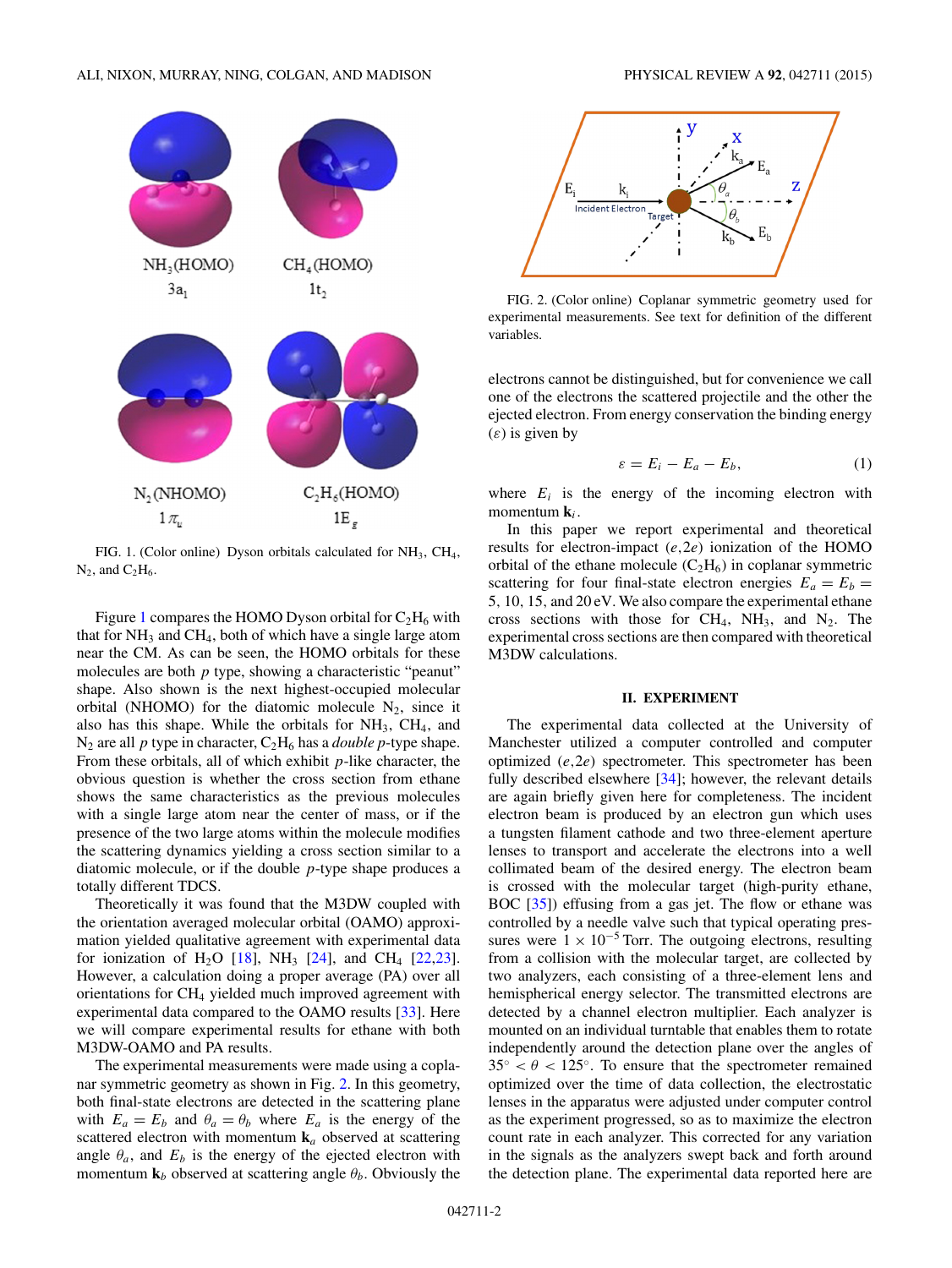an average of several sweeps around the detection plane with the uncertainty being the standard error for the average at each particular angle. The uncertainty on the analyzer angle is estimated to be ∼3◦ with contributions from the pencil angle of the incident electron beam and the acceptance angle of the analyzers. The coincidence energy resolution obtained in this study is ∼0.9 eV, as determined by the binding energy spectrum of helium.

#### **III. THEORY**

The molecular three-body distorted wave (M3DW) approximation is described in Refs. [\[36,37\]](#page-6-0) and here we provide only a short review. The triple-differential cross section (TDCS) is given by

$$
\frac{d^5 \sigma}{d \Omega_a d \Omega_b d E_b} = \frac{1}{(2\pi)^5} \frac{k_a k_b}{k_i} (|T_{\text{dir}}|^2 + |T_{\text{exc}}|^2 + |T_{\text{dir}} - T_{\text{exc}}|^2),\tag{2}
$$

where  $\mathbf{k}_i$ ,  $\mathbf{k}_a$ , and  $\mathbf{k}_b$  are the wave vectors for the initial, scattered, and ejected electrons, respectively; T<sub>dir</sub> is the direct scattering amplitude; and  $T_{\text{exc}}$  is the exchange amplitude. The direct scattering amplitude is given by

$$
T_{\text{dir}} = \langle \chi_a^-(\mathbf{k}_a, \mathbf{r}_0) \chi_b^-(\mathbf{k}_b, \mathbf{r}_1) C_{ab}(\mathbf{r}_{01}) \psi_{\text{Ion}}(\xi, \mathbf{R})
$$
  
×  $|V_i - U_i| \psi_{\text{Target}}(\xi, \mathbf{r}_1, \mathbf{R}) \chi_i^+(\mathbf{k}_i, \mathbf{r}_0) \rangle,$  (3)

where  $\chi_i^+({\bf k}_i, {\bf r}_0)$  is a continuum-state distorted for wave number  $k_i$  and the  $(+)$  indicates outgoing wave boundary conditions;  $\chi_a^-(\mathbf{k}_a, \mathbf{r}_0), \chi_b^-(\mathbf{k}_b, \mathbf{r}_1)$  are the scattered and ejected electron distorted waves with incoming wave boundary conditions; the factor  $C_{ab}(\mathbf{r}_{01})$  is the final-state Coulomb-distortion factor between the two electrons—normally called postcollision interaction (PCI),  $\psi_{\text{Target}}(\xi, \mathbf{r}_1, \mathbf{R})$  is the initial-state molecular wave function which depends on the orientation of the molecule **R**, the active electron  $\mathbf{r}_1$ , and all the passive electrons  $\xi$ ; and finally  $\psi_{\text{Ion}}(\xi, \mathbf{R})$  is the final-state ion wave function which depends on the orientation and on the passive electrons. In the approximation we use for the perturbation  $(V_i - U_i)$ , this only depends on the projectile electron  $(r_0)$  and active electron  $(r_1)$ . Since the perturbation does not depend on the passive electron coordinates  $\xi$ , we can integrate over all these coordinates and define

$$
\phi_{Dy}(\mathbf{r}_1, \mathbf{R}) = \langle \psi_{\text{Ion}}(\xi, \mathbf{R}) | \psi_{\text{Target}}(\xi, \mathbf{r}_1, \mathbf{R}) \rangle. \tag{4}
$$

Here  $\phi_{Dy}(\mathbf{r}_1, \mathbf{R})$  is the initial bound-state wave function which is commonly called the Dyson molecular orbital for the active electron, which depends both on  $\mathbf{r}_1$  and **R**. Defining the perturbation to be *W*, we have

$$
T_{\text{dir}}(\mathbf{R}) = \langle \chi_a^-(\mathbf{k}_a, \mathbf{r}_0) \chi_b^-(\mathbf{k}_b, \mathbf{r}_1) C_{ab}(\mathbf{r}_{01}) \times |W| \phi_{D\text{y}}(\mathbf{r}_1, \mathbf{R}) \chi_i^+(\mathbf{k}_i, \mathbf{r}_0) \rangle. \tag{5}
$$

The exchange *T* matrix is the same as Eq. (5) except that  $\mathbf{r}_0$ and  $\mathbf{r}_1$  are interchanged in the final-state wave function. The triple-differential cross section (TDCS) for a given orientation **R** with respect to the laboratory frame can be obtained from

$$
\sigma^{\text{TDCS}}(\mathbf{R}) = \frac{1}{(2\pi)^5} \frac{k_a k_b}{k_i} [|T_{\text{dir}}(\mathbf{R})|^2 + |T_{\text{dir}}(\mathbf{R}) - T_{\text{exc}}(\mathbf{R})|^2].
$$
 (6)

#### **A. Proper average (PA) over molecular orientations**

To take the proper average (PA) over all molecular orientations, the TDCS is calculated for each orientation and then averaged over all possible orientations so that

$$
\sigma^{\text{PA}} = \frac{\int \sigma^{\text{TDCS}}(\mathbf{R}) d\Omega_R}{\int d\Omega_R}.
$$
 (7)

Looking only at the direct scattering amplitude as an example, this leads to

$$
\sigma^{\text{PA}} = \frac{\int \frac{1}{(2\pi)^5} \frac{k_a k_b}{k_i} \left| \int d^3 r_0 d^3 r_1 \chi_a^{-*}(\mathbf{k}_a, \mathbf{r}_0) \chi_b^{-*}(\mathbf{k}_b, \mathbf{r}_1) C_{ab}(\mathbf{r}_{01}) W(\mathbf{r}_0, \mathbf{r}_1) \phi_{Dy}(\mathbf{r}_1, \mathbf{R}) \chi_i^{+}(\mathbf{k}_i, \mathbf{r}_0) \right|^2 d\Omega_R}{\int d\Omega_R}.
$$
 (8)

#### **B. OAMO approximation**

In the OAMO (orientation averaged molecular orbital) approximation [\[36\]](#page-6-0), we assume that the absolute value and integral over molecular orientations in Eq. (8) commute, so that

$$
\sigma^{\text{OAMO}} \simeq \frac{1}{(2\pi)^5} \frac{k_a k_b}{k_i} \frac{\left| \int d\Omega_R \left\{ \int d^3 r_0 d^3 r_1 \chi_a^{-*}(\mathbf{k}_a, \mathbf{r}_0) \chi_b^{-*}(\mathbf{k}_b, \mathbf{r}_1) C_{ab}(\mathbf{r}_{01}) W(\mathbf{r}_0, \mathbf{r}_1) \phi_{D\mathbf{y}}(\mathbf{r}_1, \mathbf{R}) \chi_i^{+}(\mathbf{k}_i, \mathbf{r}_0) \right\} \right|^2}{\int d\Omega_R}.
$$
 (9)

Since the only term in the integral that depends on the orientation is the Dyson orbital, we can interchange the order of integration, so that

$$
\sigma^{\text{OAMO}} \simeq \frac{1}{(2\pi)^5} \frac{k_a k_b}{k_i} \frac{\left| \int d^3 r_0 d^3 r_1 \chi_a^{-*}(\mathbf{k}_a, \mathbf{r}_0) \chi_b^{-*}(\mathbf{k}_b, \mathbf{r}_1) C_{ab}(\mathbf{r}_{01}) W(\mathbf{r}_0, \mathbf{r}_1) \int \phi_{D\mathbf{y}}(\mathbf{r}_1, \mathbf{R}) d\Omega_R \chi_i^{+}(\mathbf{k}_i, \mathbf{r}_0) \right|^2}{\int d\Omega_R}.
$$
 (10)

We now define the OAMO Dyson wave function,

$$
\phi_{D_{\mathcal{Y}}}^{\text{OAMO}}(\mathbf{r}_{1}) = \frac{\int \phi_{D_{\mathcal{Y}}}(\mathbf{r}_{1}, \mathbf{R}) d\Omega_{R}}{\int d\Omega_{R}},\tag{11}
$$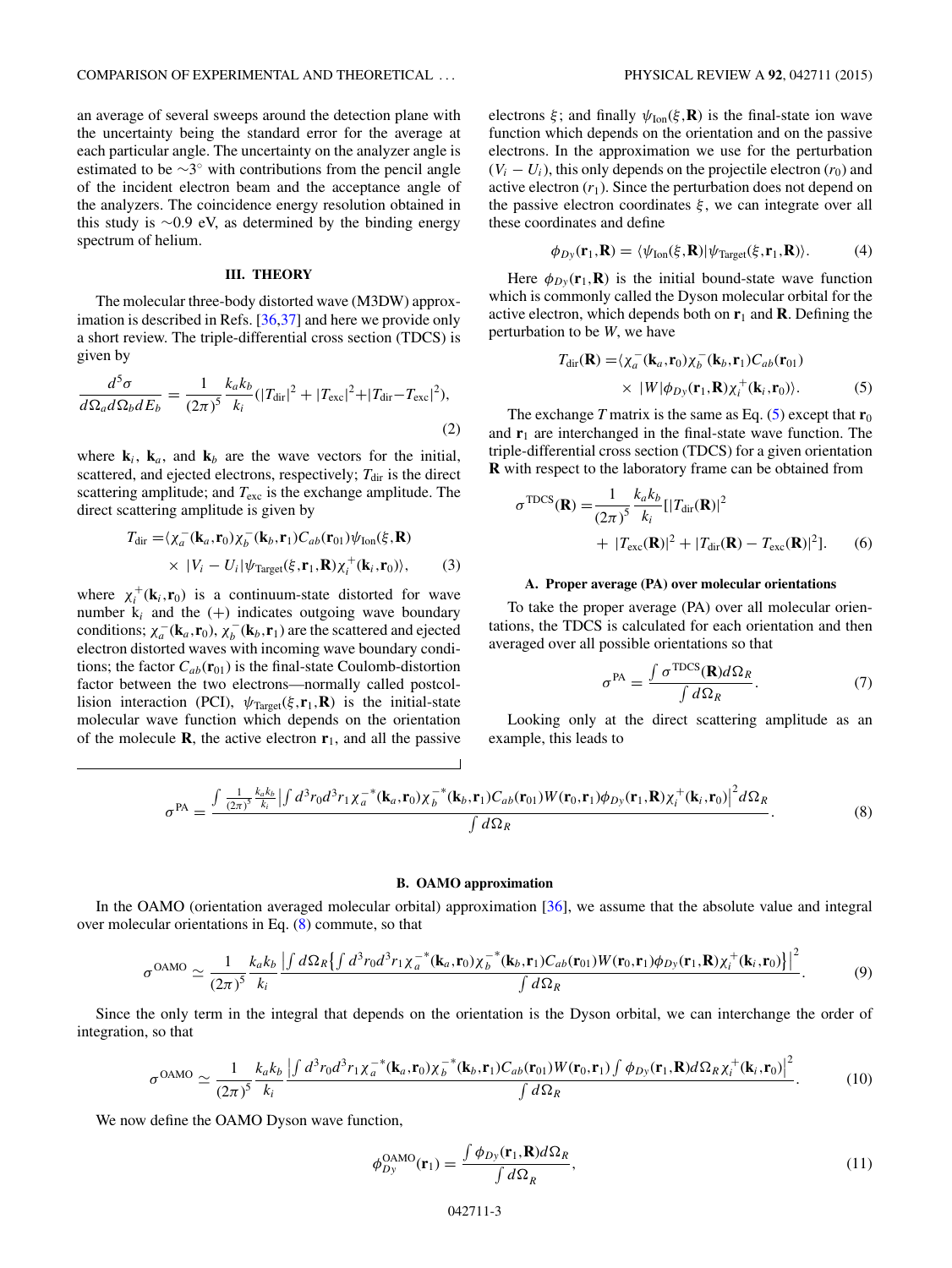so that

$$
\sigma^{\text{OAMO}} = \frac{1}{(2\pi)^5} \frac{k_a k_b}{k_i} \left| \int d^3 r_0 d^3 r_1 \chi_a^{-*}(\mathbf{k}_a, \mathbf{r}_0) \chi_b^{-*}(\mathbf{k}_b, \mathbf{r}_1) C_{ab}(\mathbf{r}_{01}) W(\mathbf{r}_0, \mathbf{r}_1) \phi_{Dy}^{\text{OAMO}}(\mathbf{r}_1) \chi_i^{+}(\mathbf{k}_i, \mathbf{r}_0) \right|^2. \tag{12}
$$

This is a *T* matrix just like one we would evaluate for ionization of an atom, or for ionization of a single molecular orientation. The advantage of this approximation is that this calculation does not take much computer time. By contrast, the PA calculation can take an enormous amount of computer time, depending on the number of orientations required for suitable convergence.

#### **IV. RESULTS**

In Fig. 3 we compare the present experimental ethane cross sections with previously published data for  $CH_4$  [\[22\]](#page-6-0), NH<sub>3</sub> [\[24\]](#page-6-0), and  $N_2$  [\[12\]](#page-6-0). As absolute data have not been measured, each of the data sets is normalized to unity at its most intense point. From the figure, it is seen that the TDCS measurements are similar for all four molecules at the two highest energies of 20 and 15 eV. All of them show high intensity at low angles, a minimum at  $\theta \sim 90^{\circ}$  followed by the cross section increasing again at high analyzer angles. A signature of a *p*-like orbital observed in the isoelectronic targets is a small "dip" in the large peak at low angles which is also present in the ethane data, but less obvious in  $N_2$ . By contrast, at 10 and 5 eV ethane shows a very different character from the two molecules that have a single heavy atom near the CM. At 10 eV ethane is very similar to the diatomic molecule  $N_2$ , and at 5 eV ethane is quasi-isotropic and therefore different from

all the other measurements. These observations suggest that for the higher energies, the incoming electron scatters from one of the peanut-like orbitals, with very little influence from the second orbital, or the diatomic nature of the molecule. As the energy is lowered to 10 eV, the results look more like a diatomic molecule, suggesting that the outer six H nuclei do not play an important role but that the two-center nature of the target influences the dynamics. As the energy is further lowered to 5 eV, it appears that the interactions become much more complicated and the data cannot be explained by these simple ideas.

Figure 4 compares experimental and theoretical results for electron-impact ionization of ethane. Both the data and theoretical calculations have been normalized to unity at their largest values. The solid (red) curves are the proper average (PA) results and the dashed (blue) curves are the OAMO





FIG. 3. Experimental TDCS for coplanar symmetric electronimpact ionization of NH<sub>3</sub>, CH<sub>4</sub>, N<sub>2</sub>, and C<sub>2</sub>H<sub>6</sub> as a function of electron detection angle, for a series of outgoing electron energies. Both final-state electrons have equal energies as listed in the top row, and both are detected at equal angles as shown in Fig. [2.](#page-2-0) For each set of energies, the largest measured data have been normalized to unity.

FIG. 4. (Color online) Experimental and theoretical TDCS for electron-impact ionization of ethane  $(C_2H_6)$  as a function of electron detection angle, using the geometry in Fig. [2.](#page-2-0) For both experimental data and theoretical calculations, the largest cross sections have been normalized to unity for each set of energies. The theoretical curves are solid (red) is PA and dashed (blue) is OAMO.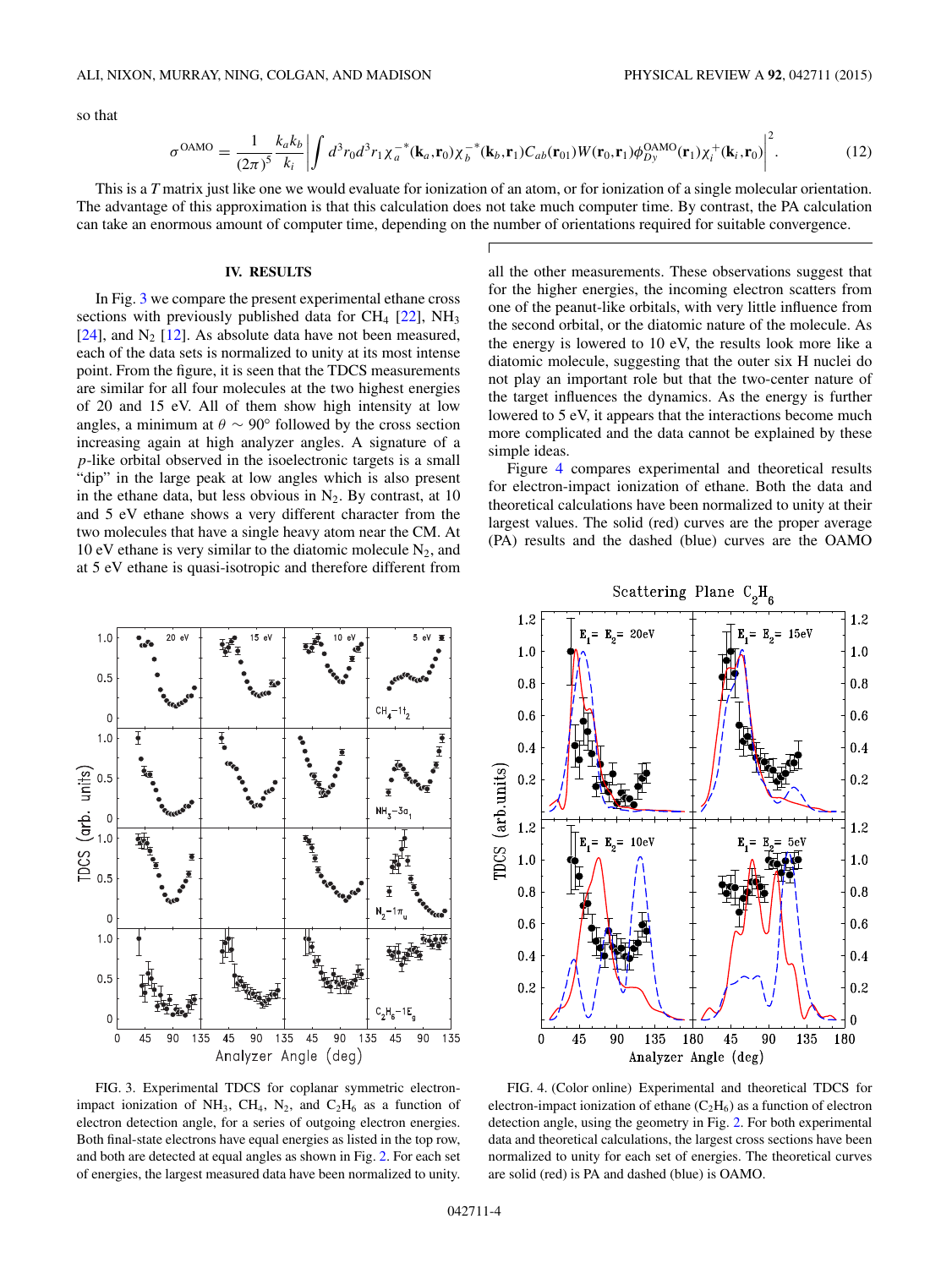<span id="page-5-0"></span>results. For the highest energies of 15 and 20 eV, there is qualitative agreement between experiment and theory for the small angle peak. For 20 eV, the PA results are in somewhat better agreement with experiment than the OAMO calculation, in that the location of the forward peak is closer to the data, and also shows a dip in this peak. At 15 eV, both theories have small angle peaks which have shifted to larger scattering angles. Since both PA and OAMO have the exact electron-electron PCI repulsion, this shift suggests that the theoretical repulsion is stronger than observed. There is a second large angle peak at high scattering angles in the experimental data that is present in the OAMO theory but is not predicted by the PA calculations.

For the two lowest energies, the agreement between experiment and theory is less satisfactory. At 10 eV, the OAMO predicts three peaks, which is similar to the data. However, the first peak is much too small and the third one appears to be too big. The PA, on the other hand, has a single small angle peak. Unfortunately, the PA peak is shifted to a much larger angle than is found in the experiment. While the experimental data show a second peak for large angles, the PA calculation only shows a shoulder in this angular range. The lack of a significant large angle peak for 15 and 10 eV may indicate that the nuclear scattering is underestimated in the PA model since it has been previously found that a strong interaction with the nucleus is necessary to obtain both outgoing electrons at large angles [9]. At 5 eV, the data shows little variation with angle, unlike the theoretical results. However, the data appear to have (at least) three peaks in this angular range which is also predicted by the PA calculation. The PA results are an improvement over that of the OAMO, in that OAMO predicts a single narrow peak at large angles while the PA predicts multiple peaks of comparable heights, similar to the data.

#### **V. CONCLUSIONS**

We have presented experimental and theoretical results for electron-impact ionization from the ethane  $(C_2H_6)$  HOMO for coplanar symmetric scattering. Both electrons in the final state have equal energies and are detected at equal angles on opposite sides of the incident beam direction. Four different final-state energies between 5 and 20 eV have been examined.

Ethane can be considered as a quasidiatomic molecule of  $C_2$  surrounded by six H nuclei, and the HOMO looks like two *p*-type "peanut" states side by side. We have compared the experimental measurements with equivalent data for electronimpact ionization of  $NH_3$  and  $CH_4$ , which have a *p*-type

HOMO state with one large atom near the CM surrounded by H nuclei. We also compared with experimental data for the NHOMO state of  $N_2$ .  $N_2$  is of course not surrounded by H nuclei, but has the same two heavy atom molecular frame and, further, its NHOMO orbital also has a peanut shape. We found that at the two highest energies of 15 and 20 eV, the cross sections for all four molecules were similar, suggesting that the projectile electron scatters from one of the ethane orbitals with little influence from the second. At 10 eV, the ethane results were quite different from  $NH_3$  and  $CH_4$  but were similar to  $N_2$ . This suggests that as the energy is lowered, the electron "sees" an effective diatomic molecule with little influence from the surrounding H nuclei. At the lowest energy of 5 eV, the ethane data were different to any of the other three molecules (but closest to  $N_2$ ), suggesting that the scattering process is more complicated.

We also compared the ethane experimental data with theoretical M3DW results calculated using both the OAMO approximation and a proper average (PA) over all orientations. For the highest energy of 20 eV, the PA results were in reasonable agreement with experiment for the small angle peak, while at 15 and 10 eV the agreement was more qualitative, with the theoretical peak shifting to increasingly larger angles as the energy decreases. For 5 eV, the PA calculation was again in qualitative agreement with experiment. In all cases, the PA results agreed with experimental data more closely than the OAMO results, as would be expected.

#### **ACKNOWLEDGMENTS**

K.N. would like to thank the European commission for a Marie Curie International Incoming Fellowship undertaken at the University of Manchester. We would like to thank the technicians in the Schuster laboratory for providing excellent support for the experimental apparatus. This work was partly supported by the US National Science Foundation under Grant No. PHY-1505819 and by the National Natural Science Foundation of China under Grant No. 11174175. Computational work was performed with Institutional Computing resources made available through the Los Alamos National Laboratory and XSEDE resources provided by the Texas Advanced Computing Center (Grant No. TG-MCA07S029). The Los Alamos National Laboratory is operated by Los Alamos National Security, LLC, for the National Nuclear Security Administration of the US Department of Energy under Contract No. DE-AC5206NA25396.

- [1] I. Bray and A. T. Stelbovics, [Phys. Rev. A](http://dx.doi.org/10.1103/PhysRevA.46.6995) **[46](http://dx.doi.org/10.1103/PhysRevA.46.6995)**, [6995](http://dx.doi.org/10.1103/PhysRevA.46.6995) [\(1992\)](http://dx.doi.org/10.1103/PhysRevA.46.6995).
- [2] J. Colgan and M. S. Pindzola, [Phys. Rev. A](http://dx.doi.org/10.1103/PhysRevA.74.012713) **[74](http://dx.doi.org/10.1103/PhysRevA.74.012713)**, [012713](http://dx.doi.org/10.1103/PhysRevA.74.012713) [\(2006\)](http://dx.doi.org/10.1103/PhysRevA.74.012713).
- [3] T. N. Rescigno, M. Baertschy, W. A. Isaacs, and C. W. McCurdy, [Science](http://dx.doi.org/10.1126/science.286.5449.2474) **[286](http://dx.doi.org/10.1126/science.286.5449.2474)**, [2474](http://dx.doi.org/10.1126/science.286.5449.2474) [\(1999\)](http://dx.doi.org/10.1126/science.286.5449.2474).
- [4] X. Ren, S. Amami, O. Zatsarinny, T. Pfluger, M. Weyland, W. Y. [Baek, H. Rabus, K. Bartschat, D. Madison, and A. Dorn,](http://dx.doi.org/10.1103/PhysRevA.91.032707) Phys. Rev. A **[91](http://dx.doi.org/10.1103/PhysRevA.91.032707)**, [032707](http://dx.doi.org/10.1103/PhysRevA.91.032707) [\(2015\)](http://dx.doi.org/10.1103/PhysRevA.91.032707).
- [5] A. Senftleben, T. Pflueger, X. Ren, O. Al-Hagan, B. Najjari, D. Madison, A. Dorn, and J. Ullrich, [J. Phys. B](http://dx.doi.org/10.1088/0953-4075/43/8/081002) **[43](http://dx.doi.org/10.1088/0953-4075/43/8/081002)**, [081002](http://dx.doi.org/10.1088/0953-4075/43/8/081002) [\(2010\)](http://dx.doi.org/10.1088/0953-4075/43/8/081002).
- [6] D. S. Milne-Brownlie, M. Foster, J. Gao, B. Lohmann, and D. H. Madison, [Phys. Rev. Lett.](http://dx.doi.org/10.1103/PhysRevLett.96.233201) **[96](http://dx.doi.org/10.1103/PhysRevLett.96.233201)**, [233201](http://dx.doi.org/10.1103/PhysRevLett.96.233201) [\(2006\)](http://dx.doi.org/10.1103/PhysRevLett.96.233201).
- [7] A. J. Murray, [J. Phys. B](http://dx.doi.org/10.1088/0953-4075/38/12/014) **[38](http://dx.doi.org/10.1088/0953-4075/38/12/014)**, [1999](http://dx.doi.org/10.1088/0953-4075/38/12/014) [\(2005\)](http://dx.doi.org/10.1088/0953-4075/38/12/014).
- [8] E. M. Staicu Casagrande, A. Naja, F. Mezdari, A. Lahmam-Bennani, P. Bolognesi, B. Joulakian, O. Chuluunbaatar, O. Al-Hagan, D. H. Madison, D. V. Fursa, and I. Bray, [J. Phys. B](http://dx.doi.org/10.1088/0953-4075/41/2/025204) **[41](http://dx.doi.org/10.1088/0953-4075/41/2/025204)**, [025204](http://dx.doi.org/10.1088/0953-4075/41/2/025204) [\(2008\)](http://dx.doi.org/10.1088/0953-4075/41/2/025204).
- [9] [O. Al-Hagan, C. Kaiser, D. H. Madison, and A. J. Murray,](http://dx.doi.org/10.1038/nphys1135) Nat. Phys. **[5](http://dx.doi.org/10.1038/nphys1135)**, [59](http://dx.doi.org/10.1038/nphys1135) [\(2009\)](http://dx.doi.org/10.1038/nphys1135).